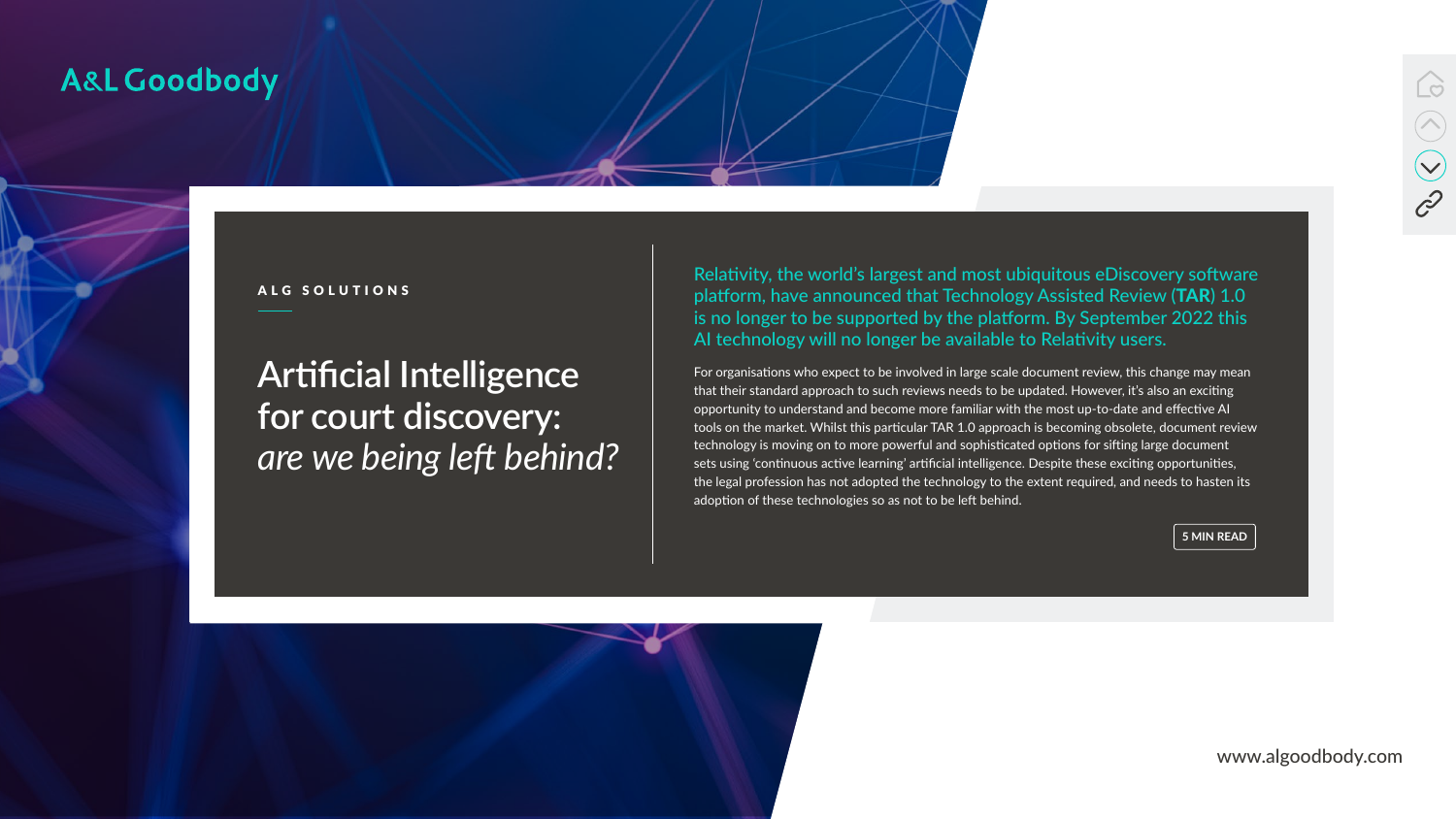#### What is TAR 1.0?

TAR 1.0 is a particular application of artificial intelligence to large scale document review, which is often necessary during the discovery phase of litigation. Electronic data is filtered and manually reviewed to identify the documents of interest to the case. This can result in hefty fees for litigants if each individual file is read and assessed by a human.

TAR 1.0 harnesses machine learning so a computer model – trained by experts in the case – can identify files most likely to be relevant, and eliminate from the review the files which are unlikely to be relevant. The computer modeling is carried out with a level of statistical certainty which can be shared with the court, demonstrating scientifically the accuracy and reliability of the computer's decisions.

TAR 1.0 is often referred to as s*ample based learning*, as the computer learns about the case through a series of document samples selected and reviewed by senior lawyers on the case. However there can be significant challenges with using TAR 1.0. Not only does the technology require a complex workflow, TAR 1.0 also requires

a sufficiently large set of documents to run optimally, which can mean many cases are too small to benefit from the process. Additionally, the requirement to use experts to initially train the machine learning model can mean that senior lawyers are tied up reviewing documents rather than tackling the legal issues in the case.

#### Use of TAR 1.0 in practice

Since the Quinn decision, the option of using TAR 1.0 in any litigation involving discovery of large electronic data sets has been available, with the result that technology can significantly speed up the identification of documents relevant to the case. This results in a more efficient, and importantly a more defensible approach, to the discovery of electronic data.

In practice, however we have seen very few cases in the past seven years following this landmark decision make full use of the possibilities of TAR 1.0. The complexities of building a discovery around TAR 1.0 and litigators' lack of access to expert technical advice has meant that the full capabilities of TAR 1.0 have been rarely fully exploited.





### Artificial Intelligence for court discovery: are we being left behind? behind? **|** 2022

## TAR in Irish law

In 2015, the Irish Commercial Court became only the second Court in the world to approve the use of TAR in the Irish Bank Resolution Corporation Ltd v. Quinn (2015) IEHC 175. This was a landmark decision in which the Irish Courts accepted and approved the use of TAR 1.0 (detailed explainer below) to identify relevant documents for the purposes of complying with a parties' discovery obligations.

It is important to note, that approval was not unqualified and the judgment stressed that on the proviso that the TAR 1.0 process is sufficiently transparent, and that appropriate checks and balances are put into place and/or agreed between the parties the use of TAR 1.0 was judged sufficient to fulfill discovery obligations. S

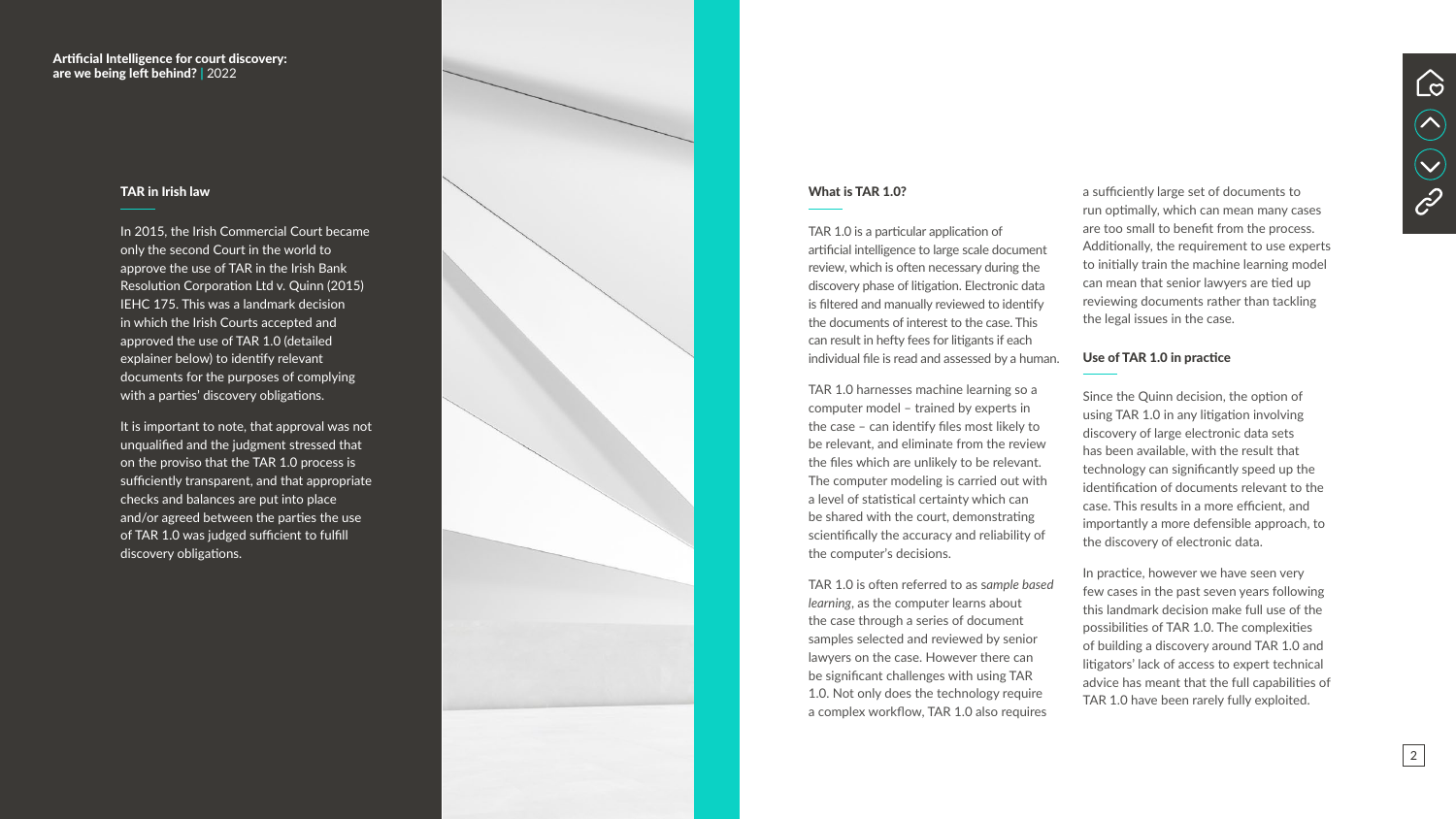#### Future of technology in court discovery?

Given the usefulness of TAR 1.0 in large discovery exercises, why is Relativity removing it as an option from its document review software?

The answer is that, whilst uptake of TAR 1.0 has been slow amongst the legal profession, the pace of change in the technology sphere has been quicker than ever before. Despite the huge advantages afforded by TAR 1.0 during the discovery process, TAR 1.0's use has been rendered obsolete by the emergence of alternate artificial intelligence systems that are even easier to use and to defend in court.

TAR 2.0, also known as *continuous active learning (CAL )*, has become the default approach for the use of the technology, so much so that Relativity, the largest discovery technology company in the world no longer supports TAR 1.0 at all. CAL improves on the TAR 1.0 experience by providing a more intuitive way for promoting the documents most likely to be relevant for a human review. It provides easier tracking and visualization of the state of the artificial intelligence model. For instance, CAL allows

machine learning to be used over a smaller document set than TAR 1.0, opening up the use of technology for more cases. Additionally, the different approach that CAL takes means that the input of expert reviewers is less crucial, and a larger team of reviewers can train the machine learning model effectively.

In short, the speed of technology advancement is far outpacing the legal professions' rate of technology adoption. Since the Irish courts endorsed TAR 1.0 seven years ago, its adoption has been far from universal. The use of manual filtering methods (such as search terms) is still commonplace and often preferred, being seen as a "simpler" option despite the lack of built-in statistical checks and measures which are incorporated by default in TAR approaches.

We can compare this rate of technology adoption to the UK (which approved the use of *TAR 1.0 in Pyrrho Investments Ltd*  v *MWB Property Ltd* 2016), and the US (approval of TAR 1.0 came with *Moore*  v *Publicis Groupe* 2012). These two jurisdictions generally see a higher uptake of the use of technology in document reviews for court discoveries, encouraged by schemes such as the

Disclosure Pilot Scheme in the UK which asks parties to justify what (if any) reasons they have for not using TAR for discovery.

This is just one example of a much bigger challenge to the legal profession at large where industry norms and common practices are and will continue to struggle to keep pace with technological advancements. Shifting the onus from allowing practitioners to choose their approach (using technology or otherwise) to forcing them to justify why they are not using the most effective and proven approach has the potential to deliver transformative results – not just for the legal profession, but their clients as well.

CAL, the successor to TAR 1.0, will also inevitably have a limited life span. TAR 3.0 is already on the horizon and is being tested and implemented by computer scientists in order to confirm its place as the nextin-line artificial intelligence model to drive document discovery. But even CAL has far from universal adoption in Irish court discovery at present, and as the technology for document review improves the legal profession risks getting left further and further behind.





3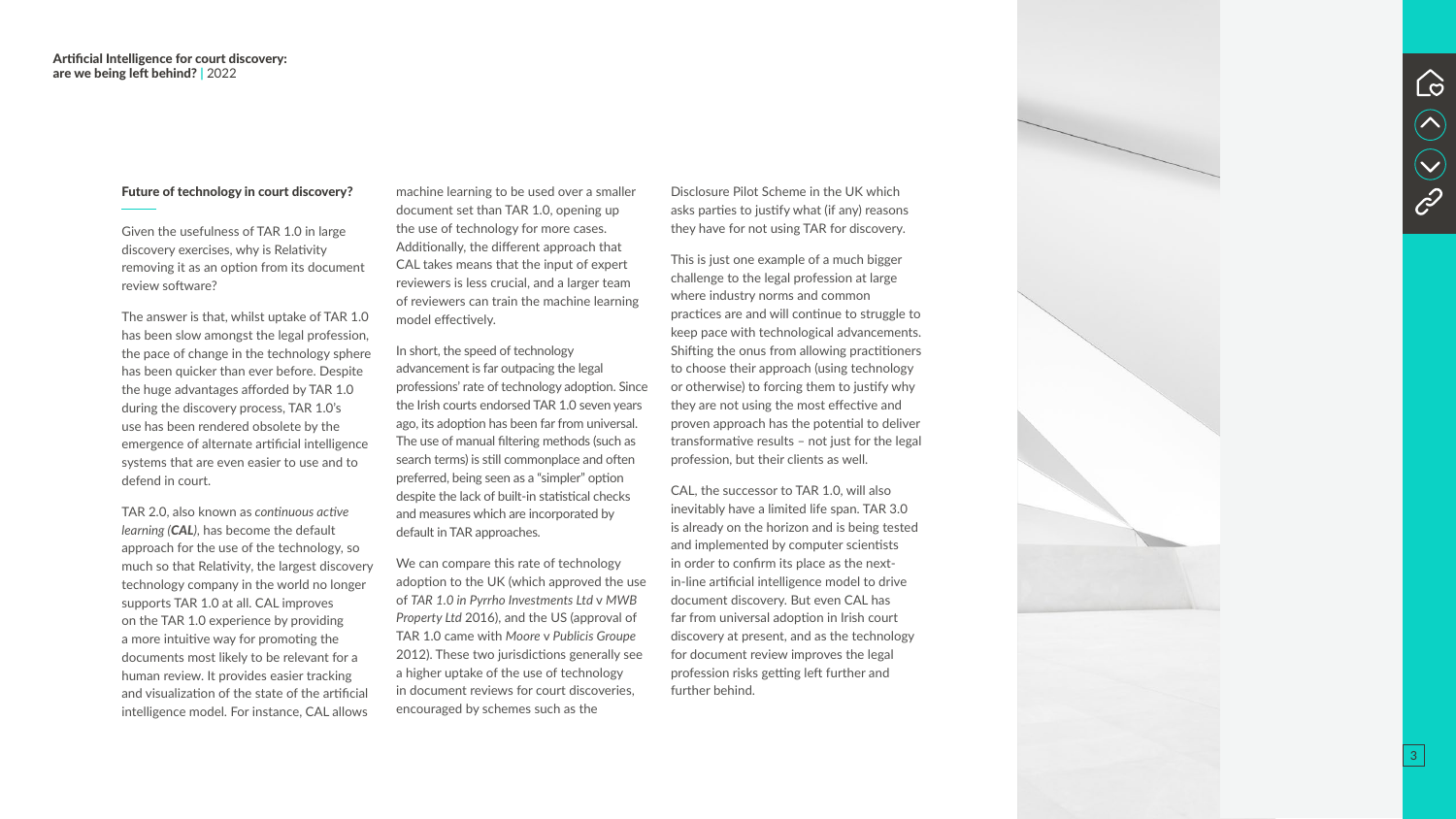

### **Conclusion**

For organisations to make the most of current and future technology during discovery, it's crucial to tap into both the legal expertise and technological expertise needed to deploy the most up-to-date techniques correctly, and ensure that it is being used in a legally defensible way. The legal profession must become more agile in the adoption of new technologies that benefits our clients and we must be more nimble with how we deploy those technologies as they evolve. Our profession must embrace multi-disciplinary expertise on matters in order to ensure we provide our clients with the best service possible.

We expect to see legal technology in this area evolve even more quickly over the next few years, and ALG Solutions<br>(ALGS) is at the cutting edge. ALGS is a multi-disciplinary team of technology specialists, project managers and lawyers, who work collaboratively together on client mandates to ensure we are also providing our clients with the best service possible. ALGS has already implemented TAR 2.0 as our standard operating model on all litigation cases requiring a document review – providing our clients with the most efficient and cost-saving solutions for data-driven projects.